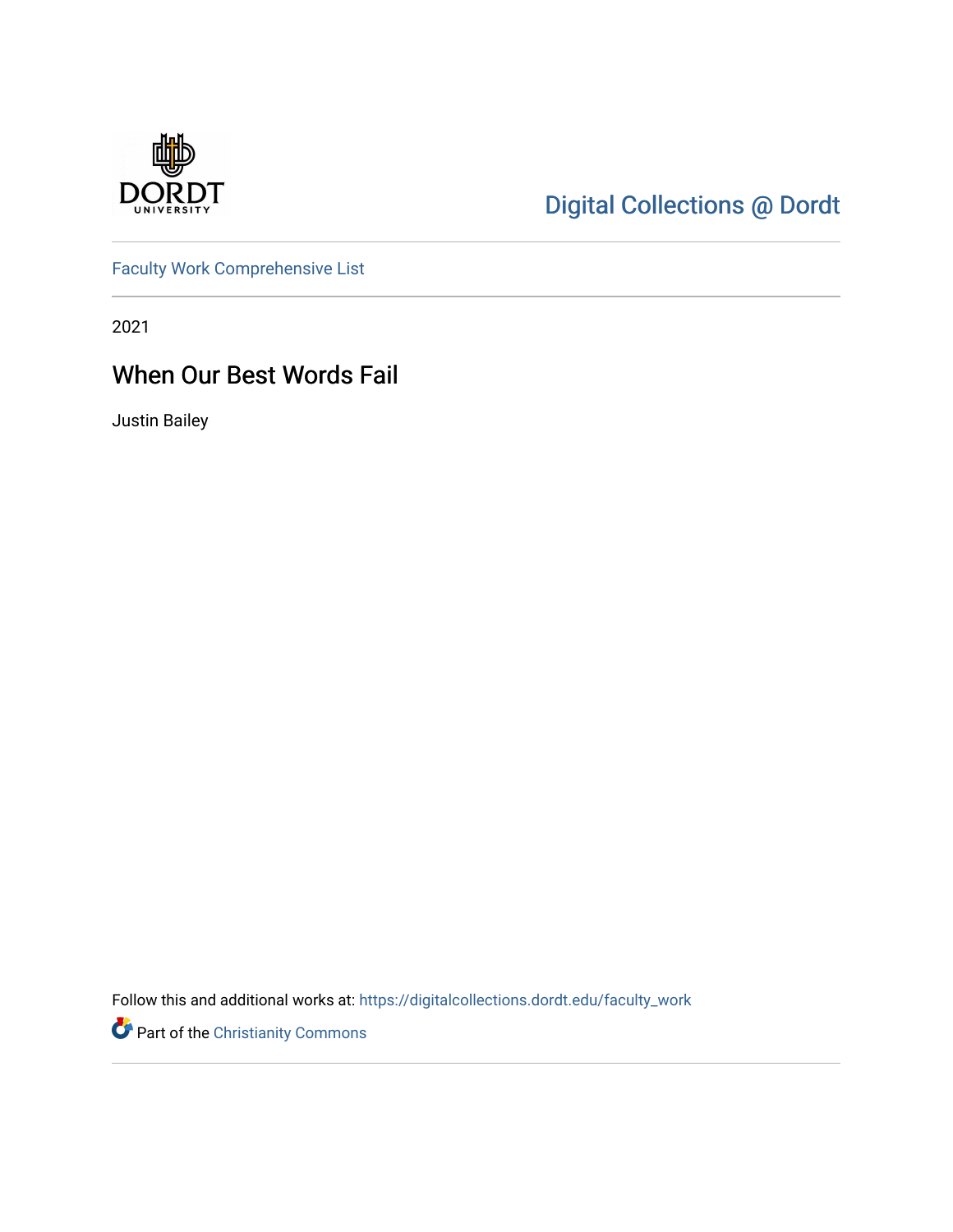### When Our Best Words Fail

#### Keywords

James K. A. Smith, love, philosophy, criticism, interpretation

#### Disciplines

**Christianity** 

#### **Comments**

Online access: [https://farefwd.com/index.php/2021/03/31/love-philosophy-three-responses-to-james-k](https://farefwd.com/index.php/2021/03/31/love-philosophy-three-responses-to-james-k-a-smith/)[a-smith/](https://farefwd.com/index.php/2021/03/31/love-philosophy-three-responses-to-james-k-a-smith/)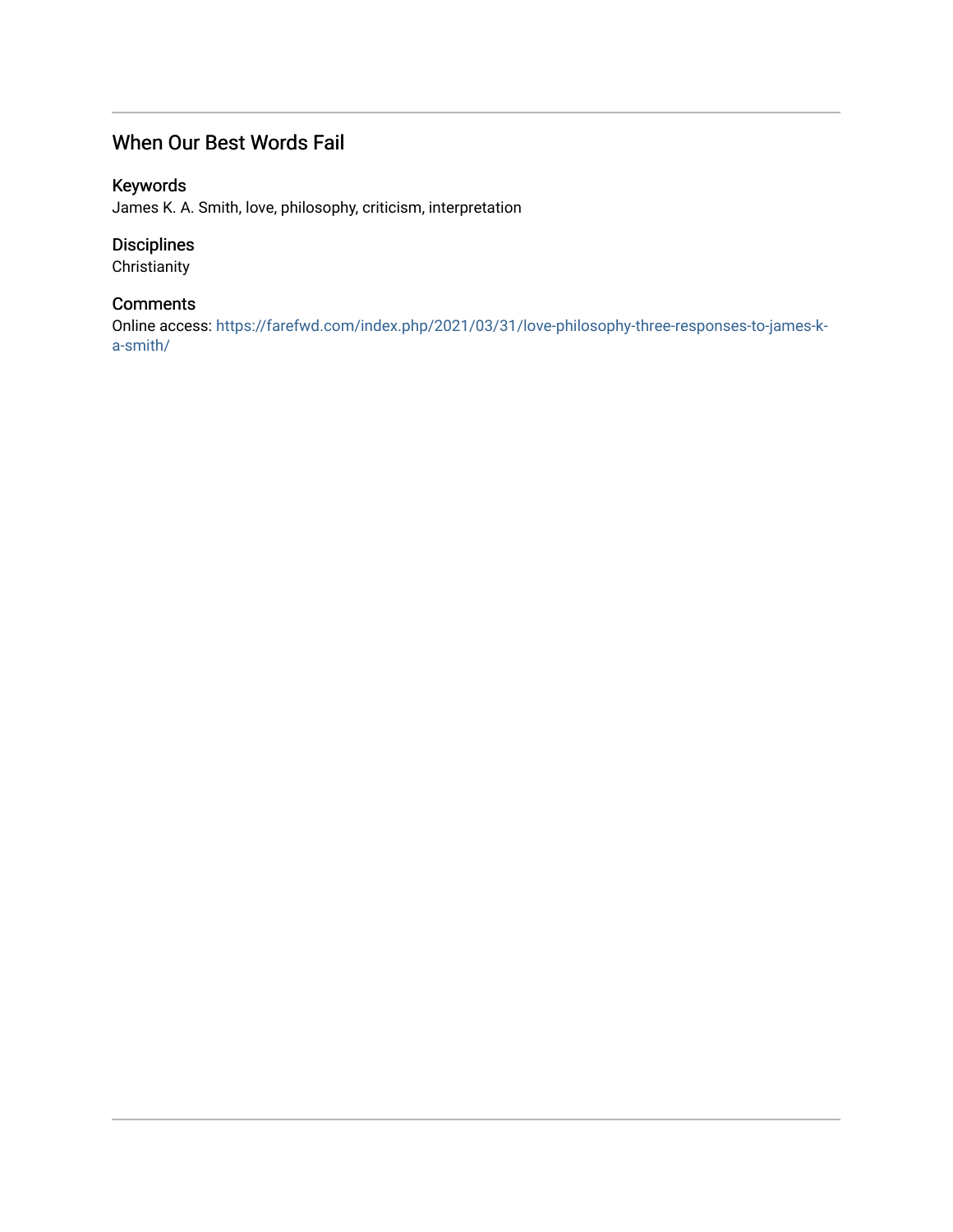# *When Our Best Words Fail*

*By Justin Ariel Bailey*



The issue is not a choice between argument or art, but the expectations of self-sufficiency and possession that attend our understanding of what it means to be human, to believe, and to bear witness.

Iam about to turn 40. I recently revisited some writing from when I was about

to turn 30 and was struck by the optimism and the eagerness of my younger self. At the time, I was happily serving in an immigrant church, living in the parsonage with my wife, and raising two tiny humans.

What I did not see coming was a career in academia. I was raised in a tradition that taught me to be suspicious of anyone who had an advanced education especially in theology. Seminary was a cemetery, the place where people went to lose their faith. When I got over my initial, ingrained suspicion and arrived at seminary myself, I was quite critical of fellow students who entered wanting to become pastors, and left wanting to become professors. They were abandoning the grittiness of local church ministry, I surmised, for an easier life in the ivory tower of ideas.

It turns out I was wrong, even if my heart was in the right place in its loyalty to my local congregation. My perspective was puny in its pragmatism. I thought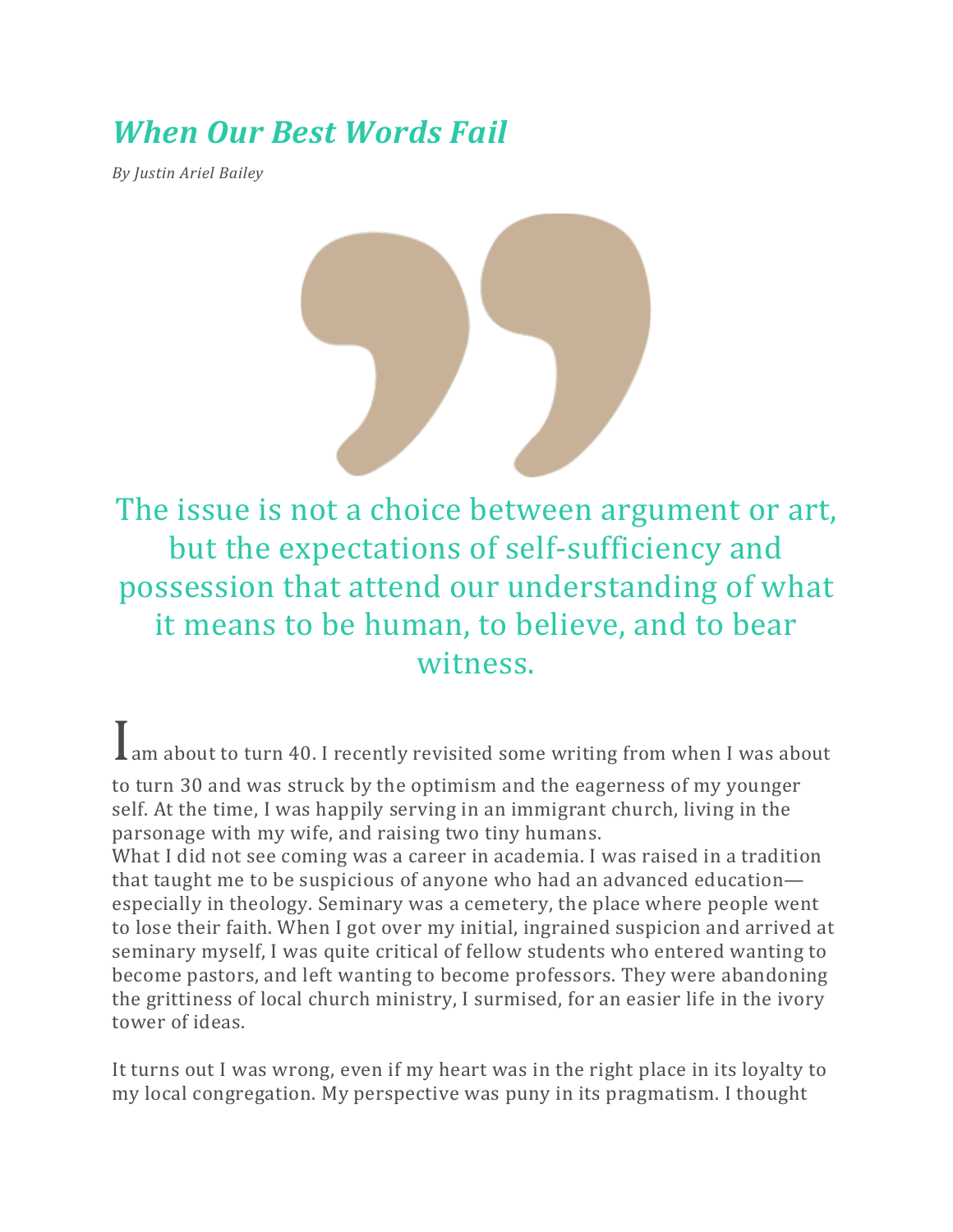that seminary was mostly about accessing and accumulating the best answers for the questions that the people in my church were asking. Academics were suspect because they were hoarding the answers, Scrooge-like, rather than sharing their treasure with the Church.

But the longer I served in ministry, the more I found that something other than eloquent answers was needed. One day, a student told me that listening to me preach was like being placed under a spell. That sounded encouraging, until he continued: "When I walk out of church, the spell is broken." So I went back to seminary in search of stronger spells.

I wanted better answers, but what I got was better questions, and a more holistic understanding of the human person. I owe much to James K. A. Smith in this regard. Smith's writing has been a faithful guide for me for the last decade. He taught me not to fear post-modernism. I followed him into the strange new world of Radical Orthodoxy. Most importantly, his book *Desiring the Kingdom* gave me language for the quest I was on in my ministry to emerging adults.

In his bracingly personal essay, Smith tells the story of a shift in his vocational sensibility: from magisterial apologist to ministerial artist, from "conqueror of the intellect" to cultivator of the imagination, from *Comment* magazine to *Image* journal. The essay is part personal testimony, and part iconoclastic exposé. As he tells the story, Smith unmasks of the idols of the academy: selfsufficiency, possession, control, and mastery. (Willie James Jennings's book *After Whiteness* addresses these characteristics in greater detail.) Smith writes: "Nothing beats the love of wisdom out of you like a graduate program in philosophy…. Philosophy begins in wonder… but a doctorate in philosophy is where wonder goes to die." A friend mentioned to me that a similar sentiment obtains for programs in theology —just replace "love of wisdom" with "love of God." But this was not my experience.

How did my faith weather the idols of the academy? The jury is still out. But part of the answer is that my world started out so small, and that every new stage of my educational journey opened up stunning new vistas. Part of the answer is that a local church kept me connected to reality. And part of the answer is that I studied writers like George MacDonald and Marilynne Robinson, who nourished my imagination.

Nevertheless, what I have found to be most dangerous for my faith is not academic rigor, critical perspectives, or even impostor syndrome. It is instead the intoxicating feeling of *doing things with words*, the feeling that my words have the power to shift someone else's consciousness, the weaving of the spell